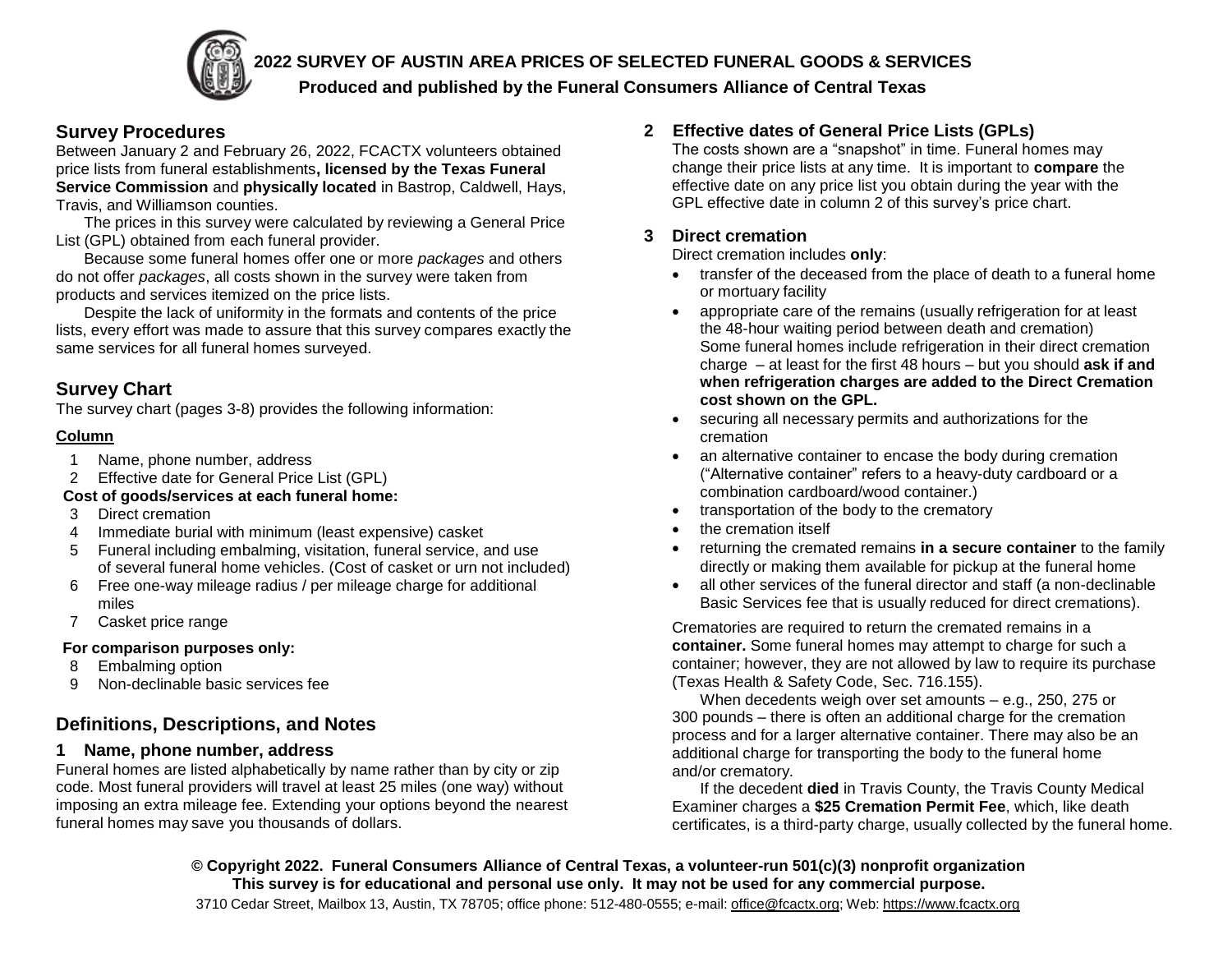#### **4 Immediate burial**

Immediate burial includes **only**:

- transfer of the deceased from the place of death to a funeral home or mortuary facility
- placement of the body in the funeral home's "minimum" or least expensive casket (usually cloth-covered wood, wood with a veneer, or 20-gauge metal)
- transportation of the body to a cemetery or other burial site
- all services of the funeral director and staff (a non-declinable fee that is usually reduced for immediate burials)

Immediate burial is usually done within 48 hours of death, sometimes sooner.

Only a few GPLs used in the survey include **refrigeration** in their list of immediate burial goods and services. This is important to note because some funeral homes will **add** a refrigeration charge when they take the deceased into their care, even if burial occurs within 24 hours of death.

Immediate burial does not include a grave space, opening and closing the grave, a grave liner (if desired by the family or required by the cemetery), or a grave marker.

#### **5 Funeral service**

The funeral service in this survey is a **hypothetical** funeral service. It includes the following goods and services:

- transfer of the deceased from the place of death to a funeral home
- embalming (column 8 in the chart)
- dressing the body and placing it in the casket
- a visitation **at the funeral home**
- a funeral service **at another facility**
- use of a hearse to transport the casket
- use of a vehicle to transport flowers
- a "lead car" to transport clergy to the cemetery (This cost can be eliminated by using a private vehicle unless the police escort for the funeral procession requires a lead/clergy car.)
- the full, non-declinable fee for the basic services of the funeral director and staff (See column 9 in the survey price chart.)

The hypothetical funeral **does not include** the cost of a casket or urn because selections vary widely and there is no way to know what families will select and from whom they will purchase it. (See **Caskets and urns**, page 9.)

Keep in mind other costs **not included** in the hypothetical funeral:

- a grave space or plot
- opening and closing the grave
- a grave liner, if desired or required by the cemetery
- a grave marker
- an obituary
- flowers
- services of clergy, organist, vocalist, or other musician
- a police escort
- possible utility vehicle charge to pick up permits, etc.
- any other services or products not described above

At least some of the costs above must be added to the cost of the items listed for a basic funeral service to get a true picture of the total cost of a funeral service that includes burial.

# **6 Mileage radius / per mile charge beyond mileage radius**

Most funeral providers will travel at least 25 **one-way** miles before imposing an extra mileage fee. This information can help you expand your options beyond the nearest funeral homes and, in some instances, significantly reduce final expenses, even if you do end up paying for additional miles.

#### **7 Casket price range**

The Federal Trade Commission's Funeral Rule requires that GPLs include either individual casket prices or the range of casket prices that appear on thefuneral provider's Casket Price List (CPL). (See **Caskets and urns**, page 9.)

# **8 Embalming option (Do not add this cost to any other costs.)**

Embalming is not required by law. You should know that embalming has no public health benefits that have been recognized by any public health authority. At best, it merely slows the natural decomposition process.

**Refrigeration**, which is usually a more affordable, non-invasive alternative to embalming, is used for direct cremations and immediate burials. (See **Slowing decomposition**, page 9.)

# **9 Basic services fee (Do not add this cost to any other costs.)**

The basic services fee refers to the amount a funeral home chooses to charge for the basic services provided by the funeral director and staff, plus overhead costs.

In the survey chart, basic services fees are **included** in all prices shown. The fees are listed in the chart solely to make you aware of the wide variances.

The basic services fees for **direct cremation** and **immediate burial** are usually calculated by the funeral home at a **reduced** amount.

**© Copyright 2022. Funeral Consumers Alliance of Central Texas, a volunteer-run 501(c)(3) nonprofit organization This survey is for educational and personal use only. It may not be used for any commercial purpose.**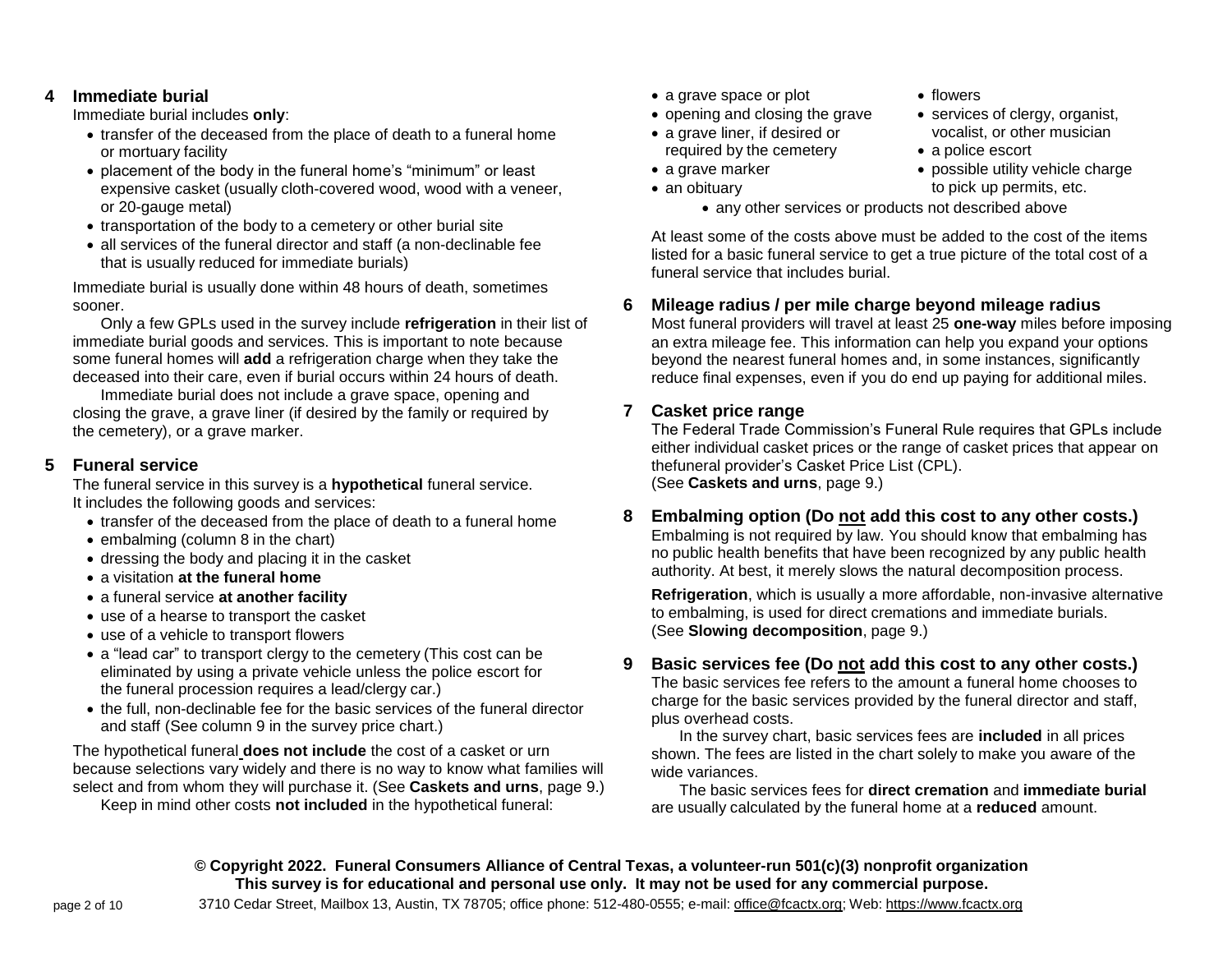

# **2022 SURVEY OF AUSTIN AREA PRICES OF SELECTED FUNERAL GOODS & SERVICES Produced and published by the Funeral Consumers Alliance of Central Texas**

- To understand fully the terms and the prices in the survey chart, refer to pages 1 and 2.
- Contact funeral homes to determine current prices since the price lists used to produce this survey were collected between January 2 and February 26, 2022.
- See pages 9–10 for information on ways to make final arrangements more affordable.

| The survey on our website (www.fcactx.org/) has<br>hot links to all funeral providers with websites.<br><b>Funeral home name</b><br>phone<br>street address / city |                                | <b>General Price</b><br>List (GPL)<br><b>Effective date</b> | <b>Direct</b><br>cremation<br>including<br>crematory<br>fee $*$ | Immediate<br>burial with<br>minimum<br>(least)<br>expensive)<br>casket ** | <b>Basic funeral</b><br>service not<br>including<br>casket or<br>urn | One-way<br>mileage<br>radius / Per<br>mile charge<br>beyond<br>radius | <b>Casket price</b><br>range                      | FYI: For<br>comparison only<br>(Do not add to<br>costs in other<br>columns)<br><b>Embalming</b><br>option | FYI: For<br>comparison only<br>(Do not add to<br>costs in other<br>columns)<br><b>Basic Services</b><br>Fee |
|--------------------------------------------------------------------------------------------------------------------------------------------------------------------|--------------------------------|-------------------------------------------------------------|-----------------------------------------------------------------|---------------------------------------------------------------------------|----------------------------------------------------------------------|-----------------------------------------------------------------------|---------------------------------------------------|-----------------------------------------------------------------------------------------------------------|-------------------------------------------------------------------------------------------------------------|
| <b>A Plus Cremation</b><br>512-221-0603<br>4327 S. First St., #105<br><b>A Plus Cremation</b><br>512-221-0603<br>1223 Leander Rd.                                  | <b>Austin</b><br>Georgetown    | $04 - 01 - 21$                                              | \$1,195                                                         | N/A                                                                       | N/A                                                                  | 35 miles $/$<br>then \$2.95<br>per mile                               | N/A                                               | N/A                                                                                                       | N/A                                                                                                         |
| <b>Affordable Burial &amp; Cremation Service</b><br>512-354-2509<br>13009 Dessau Rd., Ste. M                                                                       | <b>Austin</b>                  | $09 - 01 - 18$                                              | \$650 or<br>\$775<br>(note 1)                                   | \$1,475                                                                   | \$3,040<br>+ casket                                                  | 25 miles /<br>then \$2.00<br>per mile                                 | \$425 to<br>\$3,585                               | \$700                                                                                                     | \$525                                                                                                       |
| <b>All Faiths Funeral Services</b><br>512-326-8878<br>4360 S. Congress Ave., Ste. 115<br><b>All Faiths Funeral Services</b><br>512-339-8878                        | <b>Austin</b>                  | 10-16-20                                                    | \$1,200                                                         | \$3,995                                                                   | \$4.600                                                              | 50 miles /<br>then \$2.00<br>per mile                                 | \$1,095 to<br>\$7,795                             | \$600                                                                                                     | \$1,400                                                                                                     |
| 8507 N. IH-35<br><b>Austin Cremations</b><br>512-579-0154<br>811 Romeria Dr.                                                                                       | <b>Austin</b><br><b>Austin</b> | $07 - 01 - 21$                                              | \$1,067                                                         | N/A                                                                       | N/A                                                                  | 30 miles /<br>then \$3.00<br>per mile                                 | N/A                                               | N/A                                                                                                       | N/A                                                                                                         |
| <b>Austin Natural Funerals</b><br>512-851-1236<br>3742 Far West Blvd., #104                                                                                        | <b>Austin</b>                  | $01 - 01 - 21$                                              | \$1,975                                                         | \$5,140                                                                   | \$6,695<br>+ casket                                                  | 25 miles /<br>then \$3.00<br>per mile                                 | \$1,625 to<br>\$5,995                             | \$795                                                                                                     | \$2,295                                                                                                     |
| <b>Austin-Peel &amp; Son Funeral Home</b><br>512-419-7224<br>607 E. Anderson Ln.                                                                                   | <b>Austin</b>                  | $12 - 01 - 21$                                              | \$2,840                                                         | \$3,965                                                                   | \$6,655<br>+ casket                                                  | 25 miles /<br>then \$3.50<br>per mile                                 | $$1,195$ to<br>\$20,000 /<br>\$23,000<br>(note 2) | \$1,295                                                                                                   | \$1,995                                                                                                     |

**\* Direct Cremation: Always** ask funeral providers if the Direct Cremation charge on their General Price list includes **Refrigeration** and the **Crematory Fee.**.

\*\* **Immediate Burial:** Ask if refrigeration charges are added to the charge on the price list, even if burial takes place within 24 hours of death.

**note 1: Affordable Burial & Cremation Service** charges **\$650** for Direct Cremation if forms are completed online; **\$775** if forms are completed in their office.

**note 2: Austin-Peel & Son:** Differing figures for the **most expensive casket** on the General Price List and the Casket Price List, even though the effective dates are the same.

#### **© Copyright 2022. Funeral Consumers Alliance of Central Texas, a volunteer-run 501(c)(3) nonprofit organization This survey is for educational and personal use only. It may not be used for any commercial purpose.**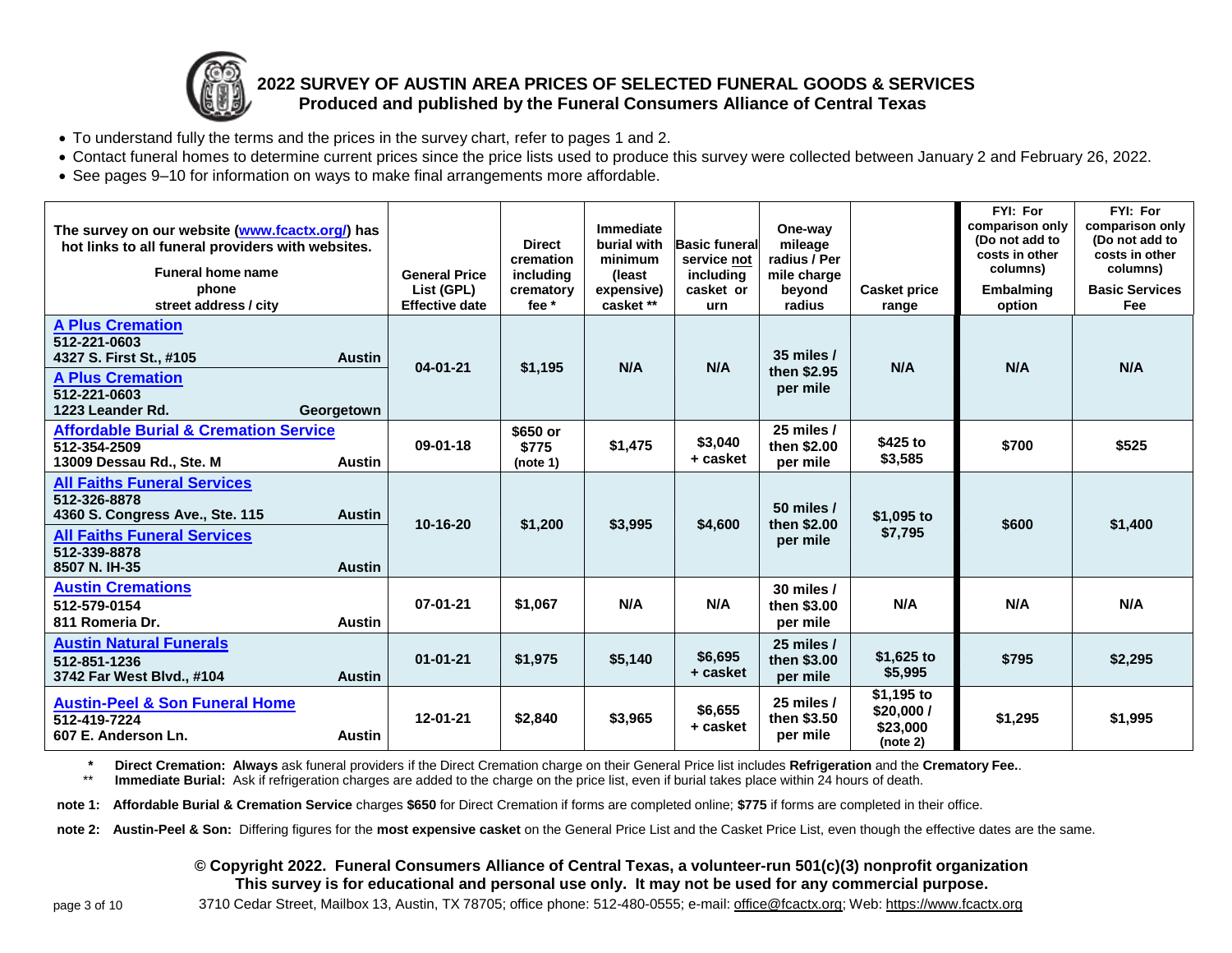| The survey on our website (www.fcactx.org/) has<br>hot links to all funeral providers with websites.<br><b>Funeral home name</b><br>phone<br>street address / city                        |                                                    | <b>General Price</b><br>List (GPL)<br><b>Effective date</b> | <b>Direct</b><br>cremation<br>including<br>crematory<br>fee * | Immediate<br>burial with<br>minimum<br>(least)<br>expensive)<br>casket ** | <b>Basic funeral</b><br>service not<br>including<br>casket or<br>urn | One-way<br>mileage<br>radius / Per<br>mile charge<br>beyond<br>radius | <b>Casket price</b><br>range | FYI: For<br>comparison only<br>(Do not add to<br>costs in other<br>columns)<br>Embalming<br>option | FYI: For<br>comparison only<br>(Do not add to<br>costs in other<br>columns)<br><b>Basic Services</b><br><b>Fee</b> |
|-------------------------------------------------------------------------------------------------------------------------------------------------------------------------------------------|----------------------------------------------------|-------------------------------------------------------------|---------------------------------------------------------------|---------------------------------------------------------------------------|----------------------------------------------------------------------|-----------------------------------------------------------------------|------------------------------|----------------------------------------------------------------------------------------------------|--------------------------------------------------------------------------------------------------------------------|
| <b>Bastrop Providence Funeral Home</b><br>512-308-9188<br>2079 Hwy. 71 East.                                                                                                              | <b>Bastrop</b>                                     | 08-21-19                                                    | \$2,090                                                       | \$3,343                                                                   | \$5,560<br>+ casket                                                  | 50 miles /<br>then \$2.50<br>per mile                                 | \$995 to<br>\$5,450          | \$895                                                                                              | \$2,895                                                                                                            |
| <b>Beck Funeral Home</b><br>512-244-3772<br>15709 RR 620<br><b>Beck Funeral Home</b><br>512-259-1610<br>1700 E. Whitestone<br><b>Beck Funeral Home</b><br>512-251-3500<br>4765 Priem Lane | <b>Austin</b><br><b>Cedar Park</b><br>Pflugerville | 06-01-21                                                    | \$2,685                                                       | \$5,785                                                                   | \$7,270<br>+ casket                                                  | 25 miles /<br>then \$2.95<br>per mile                                 | \$995 to<br>\$7,000          | \$995                                                                                              | \$3,495                                                                                                            |
| <b>Condra Funeral Home</b><br>512-352-3636<br>503 Talbot St.                                                                                                                              | <b>Taylor</b>                                      | 12-10-21                                                    | \$2,875                                                       | \$5,965                                                                   | \$7,410<br>+ casket                                                  | 50 miles /<br>then \$3.00<br>per mile                                 | \$1,095 to<br>\$10,795       | \$1,095                                                                                            | \$3,320                                                                                                            |
| <b>Cook-Walden Funeral Home</b><br>512-454-5611<br>6100 N. Lamar<br><b>Cook-Walden/Capital Parks</b><br>512-251-4118<br>14501 N. IH-35                                                    | <b>Austin</b><br>Pflugerville                      | $01 - 12 - 22$                                              | \$3,420                                                       | \$6,890                                                                   | \$10,205<br>+ casket                                                 | 35 miles $/$<br>then \$3.50<br>per mile                               | \$1,095 to<br>\$10,795       | \$995                                                                                              | \$5,395                                                                                                            |
| <b>Cook-Walden Chapel of the Hills</b><br>512-335-1155<br>9700 Anderson Mill Rd.<br><b>Cook-Walden/Forest Oaks</b><br>512-892-1172<br>6300 W. William Cannon Dr.                          | <b>Austin</b><br><b>Austin</b>                     | $01 - 12 - 22$                                              | \$3,420                                                       | \$6,590                                                                   | \$9,805<br>+ casket                                                  | 35 miles /<br>then \$3.50<br>per mile                                 | \$1,095 to<br>\$10,795       | \$995                                                                                              | \$4,995                                                                                                            |
| <b>Cook-Walden Davis Funeral Home</b><br>512-863-2564<br>2900 Williams Dr.                                                                                                                | Georgetown                                         | $01 - 12 - 22$                                              | \$2,920                                                       | \$4,790                                                                   | \$7,375<br>+ casket                                                  | 35 miles /<br>then \$3.50<br>per mile                                 | \$1,095 to<br>\$10,795       | \$995                                                                                              | \$2,595                                                                                                            |

**\* Direct Cremation: Always** ask funeral providers if the Direct Cremation charge on their General Price list includes **Refrigeration** and the **Crematory Fee.**.

Immediate Burial: Ask if refrigeration charges are added to the charge on the price list, even if burial takes place within 24 hours of death.

**© Copyright 2022. Funeral Consumers Alliance of Central Texas, a volunteer-run 501(c)(3) nonprofit organization This survey is for educational and personal use only. It may not be used for any commercial purpose.**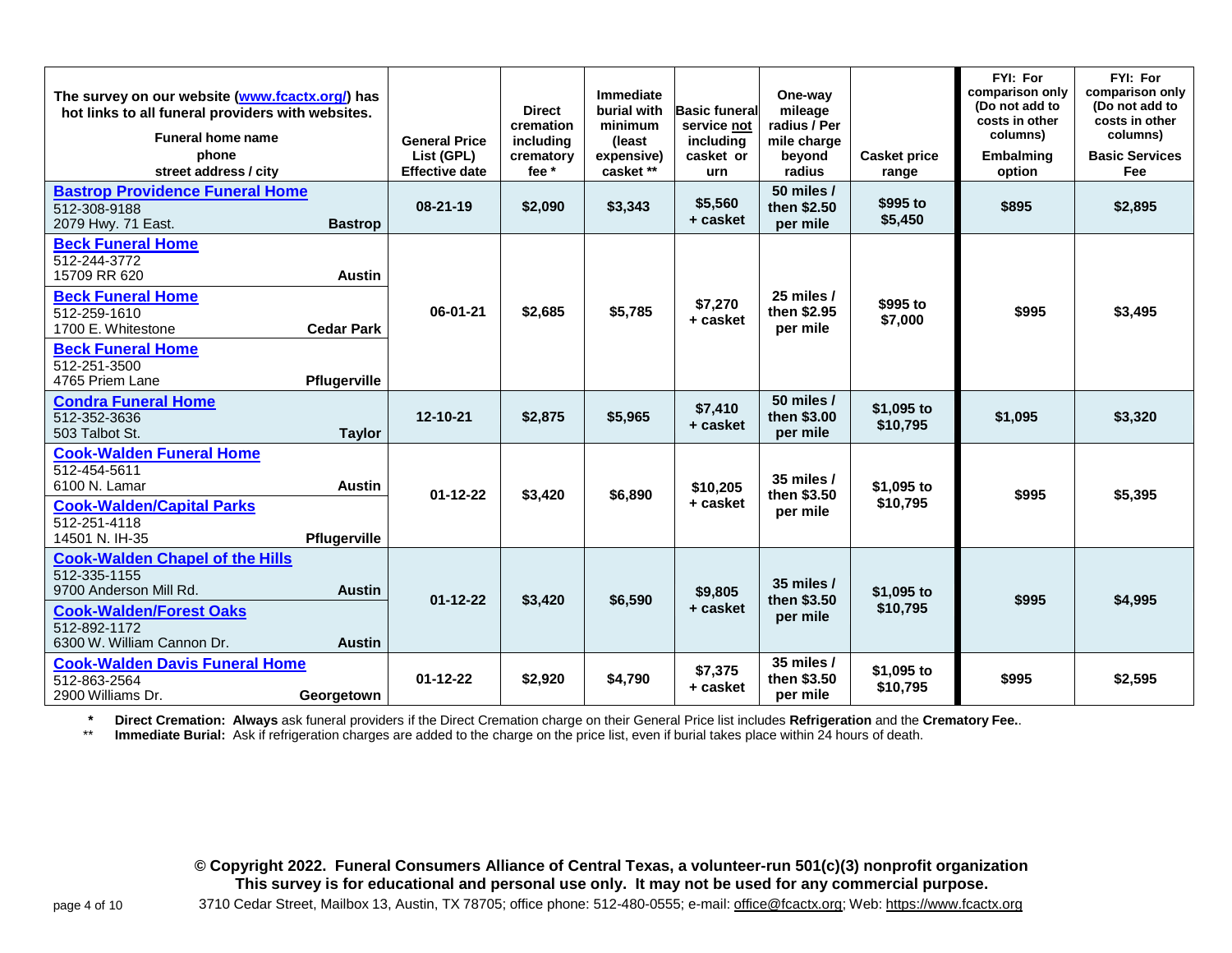| The survey on our website (www.fcactx.org/) has<br>hot links to all funeral providers with websites.<br><b>Funeral home name</b><br>phone |                               | <b>General Price</b><br>List (GPL) | <b>Direct</b><br>cremation<br>including<br>crematory | Immediate<br>burial with<br>minimum<br>(least)<br>expensive) | <b>Basic funeral</b><br>service not<br>including<br>casket or | One-way<br>mileage<br>radius / Per<br>mile charge<br>beyond | <b>Casket price</b>      | FYI: For<br>comparison only<br>(Do not add to<br>costs in other<br>columns)<br>Embalming | FYI: For<br>comparison only<br>(Do not add to<br>costs in other<br>columns)<br><b>Basic Services</b> |
|-------------------------------------------------------------------------------------------------------------------------------------------|-------------------------------|------------------------------------|------------------------------------------------------|--------------------------------------------------------------|---------------------------------------------------------------|-------------------------------------------------------------|--------------------------|------------------------------------------------------------------------------------------|------------------------------------------------------------------------------------------------------|
| street address / city                                                                                                                     |                               | <b>Effective date</b>              | fee *                                                | casket **                                                    | urn                                                           | radius                                                      | range                    | option                                                                                   | Fee                                                                                                  |
| <b>DeLeon Funeral Home</b><br>512-376-6200<br>110 E. Cedar St.                                                                            | Lockhart                      | $01 - 01 - 22$                     | \$3,060                                              | \$4,890                                                      | \$7,235<br>+ casket                                           | 30 miles /<br>then \$2.95<br>per mile                       | $$1,395$ to<br>\$7,595   | \$795                                                                                    | \$3,495                                                                                              |
| <b>Eeds Funeral Home</b><br>512-398-2343<br>408 S. Main St.                                                                               | Lockhart                      | $01 - 01 - 21$                     | \$3,500                                              | \$4,995                                                      | \$6,246<br>+ casket                                           | 20 miles /<br>then \$4.50<br>per mile                       | \$1,095 to<br>\$17,535   | \$750                                                                                    | \$2,550                                                                                              |
| <b>Elgin Funeral Home</b><br>512-281-5697<br>712 N. Avenue C                                                                              | <b>Elgin</b>                  | $12 - 18 - 20$                     | \$1,450                                              | \$2,895<br><i>(includes)</i><br>graveside<br>service)        | \$4,225<br>+ casket                                           | 35 miles $/$<br>then \$2.95<br>per mile                     | \$1,095 to<br>\$29,995   | \$700                                                                                    | \$1,600                                                                                              |
| <b>Fuller-Sheffield Funeral Services</b><br>512-476-9164<br>2808 E. MLK Jr. Blvd.                                                         | <b>Austin</b>                 | $01 - 11 - 21$                     | \$1,095                                              | \$3,510                                                      | \$4,985<br>+ casket                                           | 25 miles /<br>then \$3.00<br>per mile                       | \$1,095 to<br>\$5,395    | \$995                                                                                    | \$1,275                                                                                              |
| <b>The Gabriels Funeral Chapel</b><br>512-869-8888<br>393 N. IH-35                                                                        | Georgetown                    | 10-15-21                           | \$1,495                                              | \$3,285                                                      | \$5,745<br>+ casket                                           | 40 miles /<br>then \$3.00<br>per mile                       | \$1,060 to<br>\$42,995   | \$1,075                                                                                  | \$2,195                                                                                              |
| <b>Gipson Pendergrass People's</b><br><b>Mortuary</b><br>512-237-2365<br>109 N.W. First St.                                               | (note 3)<br><b>Smithville</b> | 09-03-19                           | \$1,425                                              | \$2,352                                                      | \$4,125<br>+ casket                                           | 25 miles $/$<br>then \$2.50<br>per mile                     | \$1,295 to<br>\$9,737.50 | \$775                                                                                    | \$1,400                                                                                              |
| <b>Green Cremation and Burial Texas</b><br>512-607-4075 / 512-222-8000<br>937 Reinli St., Ste. 27                                         | <b>Austin</b>                 |                                    |                                                      |                                                              |                                                               |                                                             |                          |                                                                                          |                                                                                                      |
| <b>Green Cremation and Burial Texas</b><br>512-647-2724 / 512-222-8000<br>10415 Old Manchaca Rd., Ste. 202                                | <b>Austin</b>                 | $01 - 31 - 22$                     | \$995<br>(note 4)                                    | \$3,964<br>(note 4)                                          | N/A                                                           | 35 miles /<br>then \$3.50<br>per mile                       | \$1,379 to<br>\$1,500    | N/A                                                                                      | N/A                                                                                                  |
| <b>Green Cremation and Burial Texas</b><br>737-249-6683 / 512-222-8000<br>1019 S. Heatherwilde Blvd.                                      | <b>Pflugerville</b>           |                                    |                                                      |                                                              |                                                               |                                                             |                          |                                                                                          |                                                                                                      |

**\* Direct Cremation: Always** ask funeral providers if the Direct Cremation charge on their General Price list includes **Refrigeration** and the **Crematory Fee.**.

Immediate Burial: Ask if refrigeration charges are added to the charge on the price list, even if burial takes place within 24 hours of death.

**note 3: Gipson Pendergrass People's Mortuary:** Prices taken from costs listed on website.

**note 4:** Green Cremation Texas: Add \$200 for "private residence or house call removal (2<sup>nd</sup> technician required)."

**© Copyright 2022. Funeral Consumers Alliance of Central Texas, a volunteer-run 501(c)(3) nonprofit organization This survey is for educational and personal use only. It may not be used for any commercial purpose.**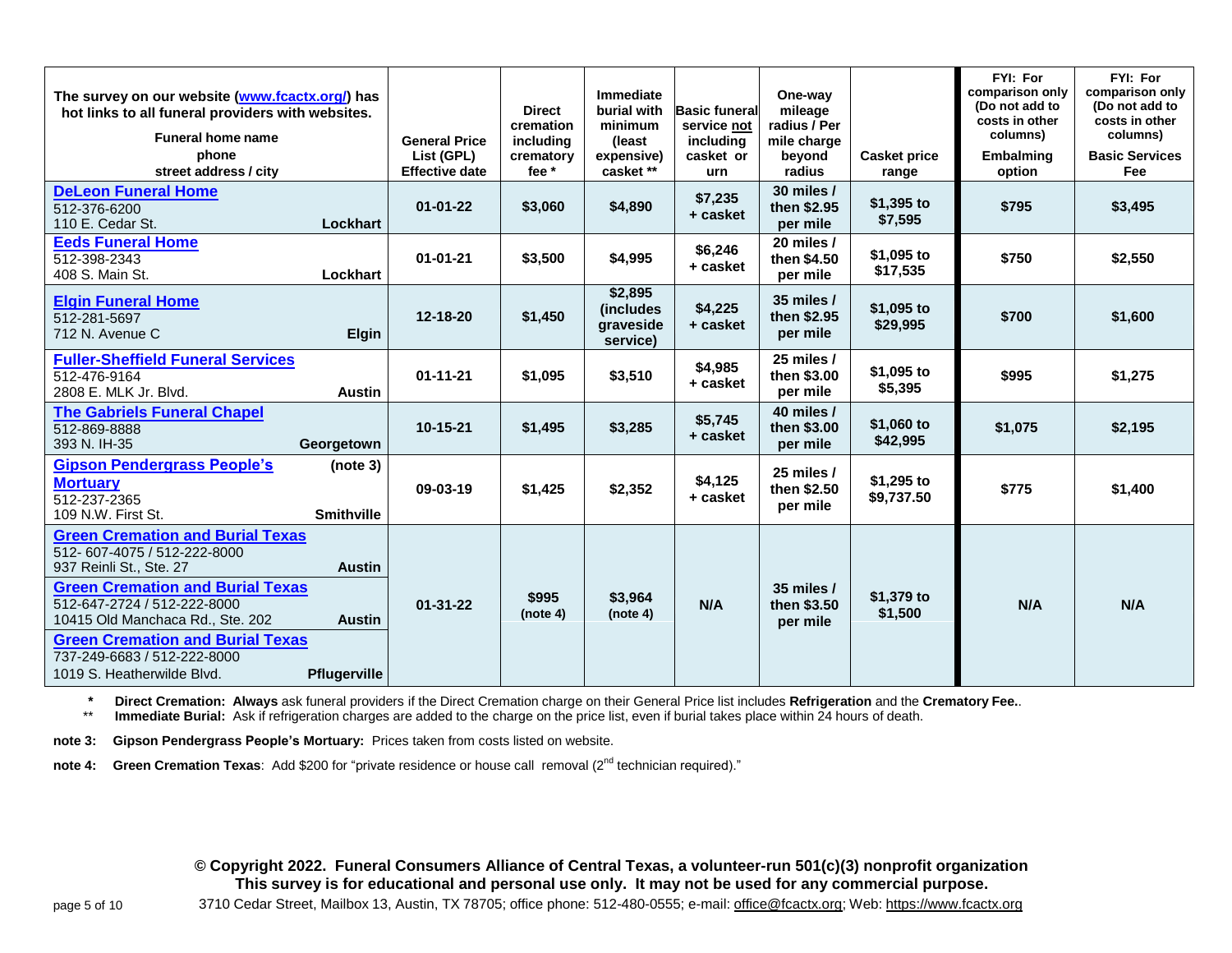| The survey on our website (www.fcactx.org/) has<br>hot links to all funeral providers with websites.<br><b>Funeral home name</b><br>phone<br>street address / city                                                                                                                                 | <b>General Price</b><br>List (GPL)<br><b>Effective date</b> | <b>Direct</b><br>cremation<br>includina<br>crematory<br>fee $*$ | <b>Immediate</b><br>burial with<br>minimum<br>(least)<br>expensive)<br>casket ** | <b>Basic funeral</b><br>service not<br>including<br>casket or<br>urn | One-way<br>mileage<br>radius / Per<br>mile charge<br>beyond<br>radius | <b>Casket price</b><br>range               | FYI: For<br>comparison only<br>(Do not add to<br>costs in other<br>columns)<br><b>Embalming</b><br>option | FYI: For<br>comparison only<br>(Do not add to<br>costs in other<br>columns)<br><b>Basic Services</b><br>Fee |
|----------------------------------------------------------------------------------------------------------------------------------------------------------------------------------------------------------------------------------------------------------------------------------------------------|-------------------------------------------------------------|-----------------------------------------------------------------|----------------------------------------------------------------------------------|----------------------------------------------------------------------|-----------------------------------------------------------------------|--------------------------------------------|-----------------------------------------------------------------------------------------------------------|-------------------------------------------------------------------------------------------------------------|
| <b>Harrell Funeral Home</b><br>512-443-1366<br>4435 Frontier Trail<br><b>Austin</b><br><b>Harrell Funeral Home</b><br>512-382-6543<br>100 Heritage Dr.& Hwy 290 W.<br><b>Dripping Springs</b><br><b>Harrell Funeral Home</b><br>512-268-8200<br>1715 Kirby near FM 2770 & Kohlers Crossing<br>Kyle | $02 - 01 - 20$                                              | \$2,895                                                         | \$4,675                                                                          | \$6,245<br>+ casket                                                  | 25 miles $/$<br>then \$3.50<br>per mile                               | \$995 to<br>\$9,500                        | \$895                                                                                                     | \$2,495                                                                                                     |
| <b>Heart of Texas Cremation</b><br>512-243-7277<br>12010 Hwy. 290 W., Ste. 210<br><b>Austin</b>                                                                                                                                                                                                    | $09-01-21$                                                  | \$595                                                           | N/A                                                                              | N/A                                                                  | 20 miles $/$<br>then \$3.00<br>per mile<br>(note 5)                   | N/A                                        | N/A                                                                                                       | N/A                                                                                                         |
| <b>King-Tears Mortuary</b><br>512-476-9128<br>1300 E. 12th St.<br><b>Austin</b>                                                                                                                                                                                                                    | $01 - 02 - 22$                                              | \$2,290                                                         | \$4,090                                                                          | \$5,810<br>+ casket                                                  | 30 miles $/$<br>then \$2.25<br>per mile                               | \$1,295 to<br>\$60,000                     | \$895                                                                                                     | \$2,195                                                                                                     |
| <b>Legends Funeral Home</b><br>512-256-1220<br><b>San Marcos</b><br>101-B Centerpoint Rd.                                                                                                                                                                                                          | $01 - 17 - 22$                                              | \$725                                                           | \$2,795                                                                          | \$4,275<br>+ casket                                                  | 25 miles/<br>then \$3.00<br>per mile<br>(note 6)                      | \$995 to<br>\$2,195                        | \$725                                                                                                     | \$850                                                                                                       |
| <b>A Life Celebration by Franklin</b><br>512-365-6000<br>510 S. Main St.<br><b>Taylor</b>                                                                                                                                                                                                          | $03 - 25 - 19$                                              | \$2,645                                                         | \$4,410                                                                          | \$5,300<br>+ casket                                                  | 30 miles $/$<br>then \$1.95<br>per mile                               | \$1,195 to<br>\$55,000                     | \$895                                                                                                     | \$1,895                                                                                                     |
| <b>Los Angeles Funeral Home</b><br>512-392-3676<br>300 Cheatham St.<br><b>San Marcos</b>                                                                                                                                                                                                           | 11-16-20                                                    | \$3,110                                                         | \$4,165                                                                          | \$5,800<br>+ casket                                                  | 25 miles /<br>then \$3.25<br>per mile                                 | \$995 / \$1,095<br>to \$20,000<br>(note 7) | \$895                                                                                                     | \$1,895                                                                                                     |

**\* Direct Cremation: Always** ask funeral providers if the Direct Cremation charge on their General Price list includes **Refrigeration** and the **Crematory Fee. Immediate Burial:** Ask if refrigeration charges are added to the charge on the price list, even if burial takes place within 24 hours of death.

**note 5: Heart of Texas Cremation:** This provider's General Price List indicates that their service area includes **Hays, Travis and Williamson counties only**.

**note 6: Legends Funeral Home** imposes no mileage charges to transfer the deceased to the funeral home when the removal is within their service area, which includes – in the FCACTX service area **– Hays and Caldwell counties and the City of Austin.**

**note 7: Los Angeles Funeral Home:** Differing figures for the **least expensive casket** on the General Price List and the Casket Price List, even though the effective dates are the same.

**© Copyright 2022. Funeral Consumers Alliance of Central Texas, a volunteer-run 501(c)(3) nonprofit organization This survey is for educational and personal use only. It may not be used for any commercial purpose.**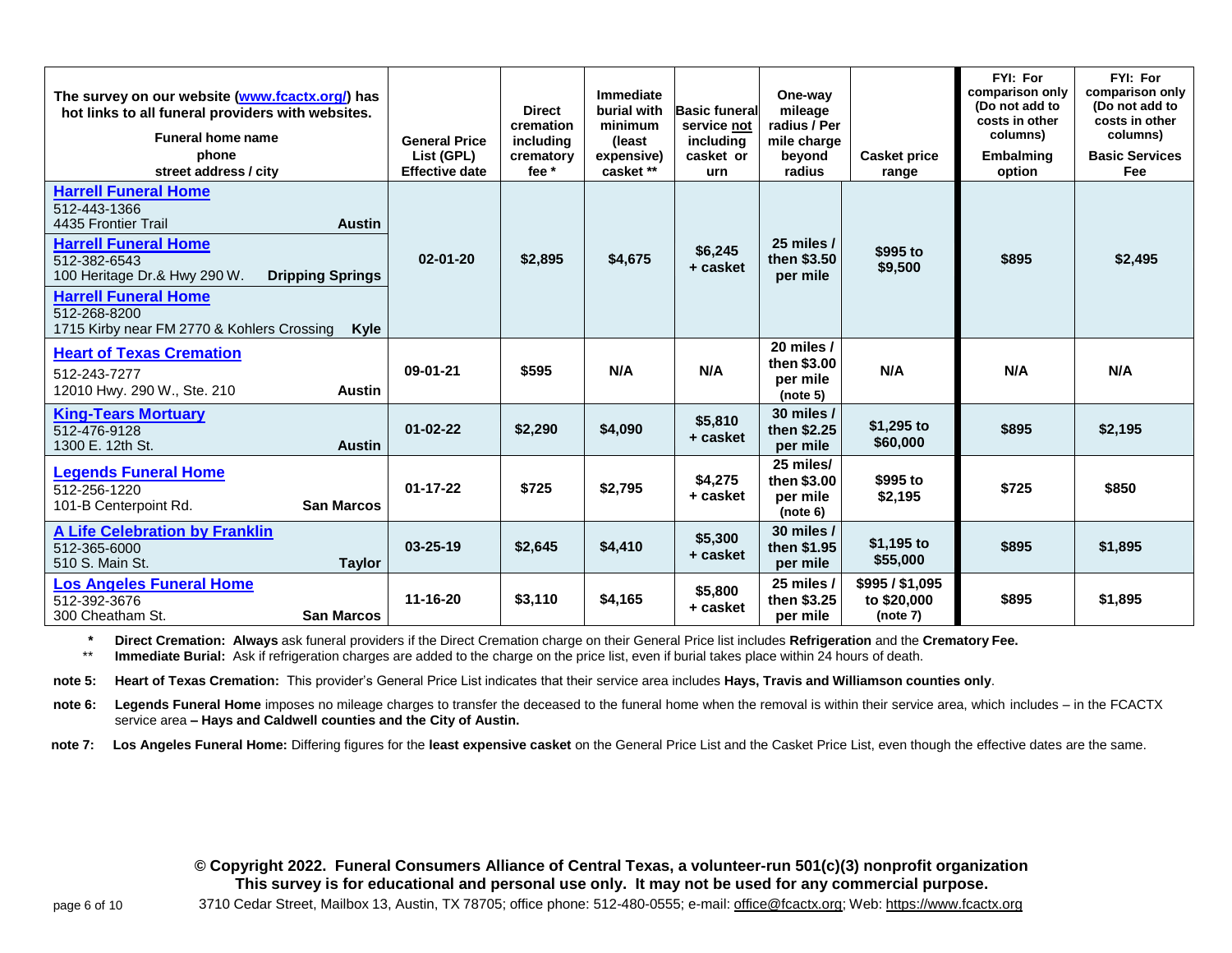| The survey on our website (www.fcactx.org/) has<br>hot links to all funeral providers with websites.<br><b>Funeral home name</b><br>phone                                        |                                     | <b>General Price</b><br>List (GPL) | <b>Direct</b><br>crematio<br>n<br>includina<br>cremator | Immediate<br>burial with<br>minimum<br>(least<br>expensive) | <b>Basic funeral</b><br>service not<br>including<br>casket or | One-way<br>mileage<br>radius / Per<br>mile charge<br>beyond | <b>Casket price</b>                              | FYI: For<br>comparison only<br>(Do not add to<br>costs in other<br>columns)<br><b>Embalming</b> | FYI: For<br>comparison only<br>(Do not add to<br>costs in other<br>columns)<br><b>Basic Services</b> |
|----------------------------------------------------------------------------------------------------------------------------------------------------------------------------------|-------------------------------------|------------------------------------|---------------------------------------------------------|-------------------------------------------------------------|---------------------------------------------------------------|-------------------------------------------------------------|--------------------------------------------------|-------------------------------------------------------------------------------------------------|------------------------------------------------------------------------------------------------------|
| street address / city                                                                                                                                                            |                                     | <b>Effective date</b>              | vfee *                                                  | casket **                                                   | urn                                                           | radius                                                      | range                                            | option                                                                                          | Fee                                                                                                  |
| <b>Marrs-Jones, All Faiths</b><br>of the Pines Chapel<br>512-237-2425<br>110 American Legion Rd.<br><b>Marrs-Jones-Newby Funeral Home</b><br>512-321-2576<br>505 Old Austin Hwy. | <b>Smithville</b><br><b>Bastrop</b> | 10-04-21                           | \$3,090                                                 | \$6,205                                                     | \$6,990<br>+ casket                                           | 50 miles /<br>then \$3.00<br>per mile                       | \$1,695 to<br>\$8,495                            | \$1,095                                                                                         | \$2,930                                                                                              |
| <b>McCurdy Funeral Home</b><br>512-398-4791<br>105 E. Pecan St.                                                                                                                  | Lockhart                            | $10-15-18$                         | \$3,305                                                 | \$5,325                                                     | \$5,560<br>+ casket                                           | 25 miles /<br>then \$2.75<br>per mile                       | \$1,195 to<br>\$16,110                           | \$575                                                                                           | \$2,825                                                                                              |
| <b>Mission Funeral Home</b> (East Side)<br>512-476-4355<br>1615 E. Cesar Chavez St.                                                                                              | <b>Austin</b>                       | $12 - 01 - 21$                     | \$4,210                                                 | \$5,665                                                     | \$7,280<br>+ casket                                           | 25 miles /<br>then \$3.50                                   | \$1,095 to<br>\$20,000 /<br>\$23,000<br>(note 8) | \$1,295                                                                                         | \$2,350                                                                                              |
| <b>Mission Serenity Chapel</b> (South Side)<br>512-444-3355<br>6204 S. First St.                                                                                                 | <b>Austin</b>                       |                                    |                                                         |                                                             | \$8,165<br>+ casket                                           | per mile                                                    | $$1,095/$ \$1,195<br>to \$20,000<br>(note 9)     |                                                                                                 | \$2,825                                                                                              |
| <b>Neptune Society</b><br>512-323-0122<br>911 W. Anderson Ln., Ste. 111                                                                                                          | (note 10)<br><b>Austin</b>          | $02 - 01 - 22$                     | \$2,137                                                 | N/A                                                         | N/A                                                           | 50 miles /<br>then<br>\$450.00                              | N/A                                              | N/A                                                                                             | N/A                                                                                                  |
| <b>O'Bannon Funeral Home</b><br>830-875-5713<br>210 S. Laurel St.                                                                                                                | Luling                              | $02 - 01 - 19$                     | \$3,020                                                 | 3,545                                                       | \$6,845<br>+ casket                                           | 35 miles /<br>then \$2.95<br>per mile                       | \$1,595 to<br>\$8,995                            | \$995                                                                                           | \$2,795                                                                                              |
| <b>Pennington Funeral Home</b><br>512-353-4311<br>323 N. Comanche St.                                                                                                            | <b>San Marcos</b>                   | $10 - 15 - 18$                     | \$3,305                                                 | \$5,325                                                     | \$5,560<br>+ casket                                           | 25 miles $/$<br>then \$2.75<br>per mile                     | \$1,195 to<br>\$16,110                           | \$575                                                                                           | \$2,825                                                                                              |
| <b>Phillips-Upshaw &amp; Richard Funeral Home</b><br>512-472-1934<br>1410 E. 12th St.                                                                                            | <b>Austin</b>                       | $01 - 01 - 21$                     | \$1,595<br>(note 11)                                    | \$3,690<br>(note 11)                                        | \$4,965<br>+ casket<br>(note 11)                              | 20 miles /<br>then \$4.25<br>per mile                       | \$1,195 to<br>\$3,895                            | \$895                                                                                           | \$1,895                                                                                              |

**\* Direct Cremation: Always** ask funeral providers if the Direct Cremation charge on their General Price list includes **Refrigeration** and the **Crematory Fee.**

Immediate Burial: Ask if refrigeration charges are added to the charge on the price list, even if burial takes place within 24 hours of death.

**note 8: Mission (East Side):** Differing figures for the **most expensive casket** on the General Price List and the Casket Price List, even though the effective dates are the same.

**note 9: Mission Serenity Chapel:** Differing figures for the **least expensive casket** on the General Price List and the Casket Price List, even though the effective dates are the same.

**note 10: Neptune Society:** If you request a price list from Neptune Society, expect to be given a price list for purchasing a prepaid funeral contract. Because our price survey compares at-need prices, our volunteers persist until they get Neptune's at-need price list. This year, we obtained their at-need price list after visits to the Neptune office by two different volunteers.

**note 11: Phillips-Upshaw & Richard:** When death occurs at home, add \$145, per GPL: "2nd Attendant for Residential Pick Up."

#### **© Copyright 2022. Funeral Consumers Alliance of Central Texas, a volunteer-run 501(c)(3) nonprofit organization This survey is for educational and personal use only. It may not be used for any commercial purpose.**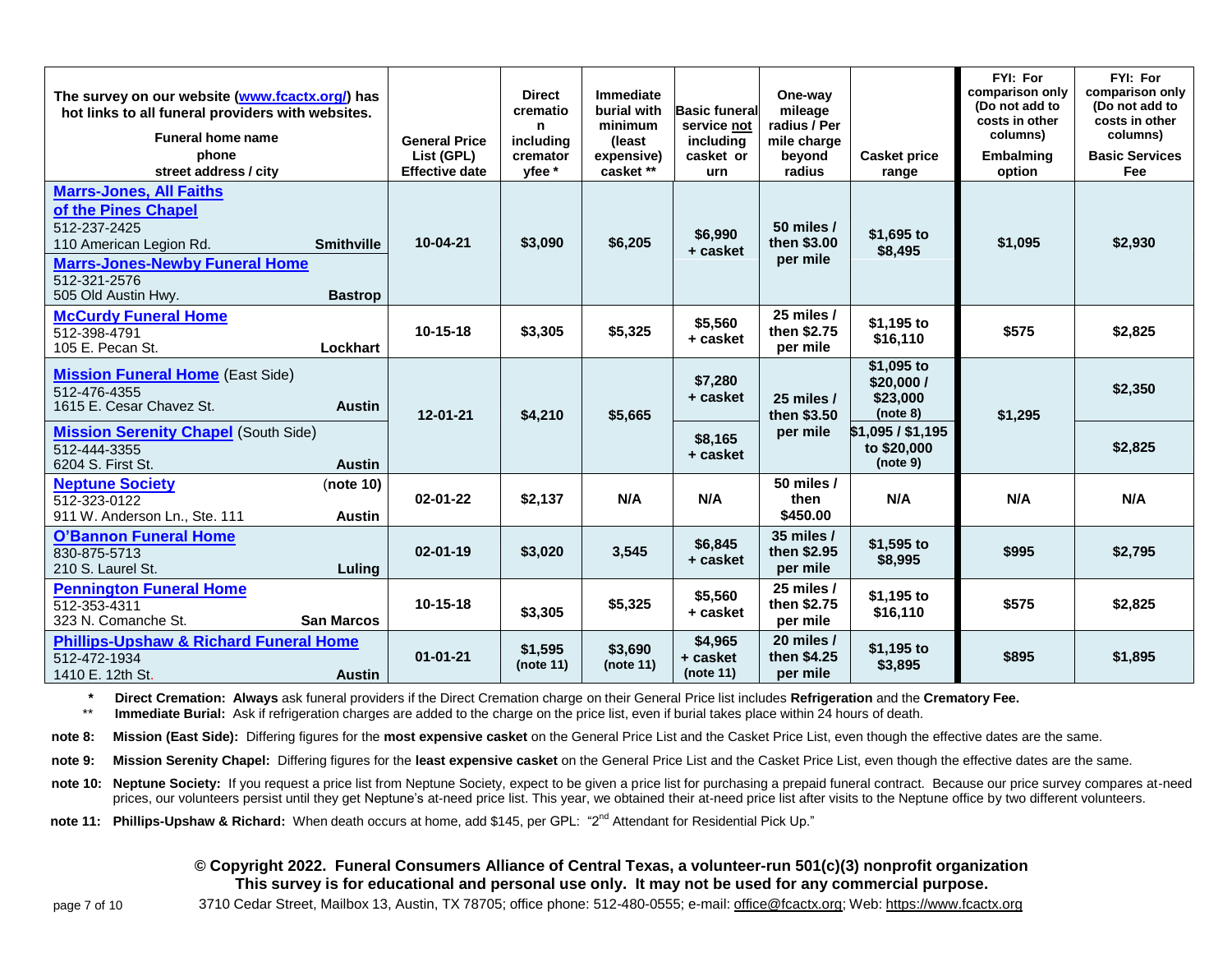| The survey on our website (www.fcactx.org/) has<br>hot links to all funeral providers with websites.<br><b>Funeral home name</b><br>phone<br>street address / city |                   | <b>General Price</b><br>List (GPL)<br><b>Effective date</b> | <b>Direct</b><br>cremation<br>includina<br>crematory<br>fee * | Immediate<br>burial with<br>minimum<br>(least)<br>expensive)<br>casket ** | <b>Basic funeral</b><br>service not<br>includina<br>casket or<br>urn | One-way<br>mileage<br>radius / Per<br>mile charge<br>beyond<br>radius | <b>Casket price</b><br>range | FYI: For<br>comparison only<br>(Do not add to<br>costs in other<br>columns)<br><b>Embalming</b><br>option | FYI: For<br>comparison only<br>(Do not add to<br>costs in other<br>columns)<br><b>Basic Services</b><br>Fee |
|--------------------------------------------------------------------------------------------------------------------------------------------------------------------|-------------------|-------------------------------------------------------------|---------------------------------------------------------------|---------------------------------------------------------------------------|----------------------------------------------------------------------|-----------------------------------------------------------------------|------------------------------|-----------------------------------------------------------------------------------------------------------|-------------------------------------------------------------------------------------------------------------|
| <b>Providence Funeral Home</b><br>512-352-5909<br>807 Carlos Parker Blvd, NW                                                                                       | <b>Taylor</b>     | $10-01-20$                                                  | \$2,590                                                       | \$4,585                                                                   | \$6,250                                                              | 50 miles /<br>then \$2.50<br>per mile                                 | \$995 to<br>\$7,000          | \$995                                                                                                     | \$2,995                                                                                                     |
| <b>Providence-Jones Family Funeral Home</b><br>512-281-2340<br>604 Highway 95 North                                                                                | Elgin             | 04-09-18                                                    | \$1,450                                                       | \$2,575                                                                   | \$4,755                                                              | 50 miles /<br>then \$2.50<br>per mile                                 | \$975 to<br>\$6,100          | \$695                                                                                                     | \$1,675                                                                                                     |
| <b>Ramsey Funeral Home</b><br>512-869-7775<br>5600 Williams Dr.                                                                                                    | Georgetown        | $10-10-20$                                                  | \$1,450<br>(note 12)                                          | \$2,990                                                                   | \$5,248<br>+ casket                                                  | 35 miles /<br>then \$2.30<br>per mile                                 | \$995 to<br>\$30,695         | \$899                                                                                                     | \$1,995                                                                                                     |
| <b>Thomason Funeral Home</b><br>512-398-2300<br>2220 S. Colorado St                                                                                                | Lockhart          | $10-01-21$                                                  | \$2,995                                                       | \$t,345                                                                   | \$4,495<br>+ casket                                                  | 50 miles /<br>then \$3.50<br>per mile                                 | \$1,000 to<br>\$2,850        | \$650                                                                                                     | \$2,195                                                                                                     |
| <b>Thomason Funeral Home</b><br>512-396-2300<br>2001 RR 12                                                                                                         | <b>San Marcos</b> | $02 - 01 - 22$                                              | \$3,300                                                       | \$4,045                                                                   | \$6,000                                                              | 50 miles /<br>then \$3.00                                             | \$1,295 to                   | \$650                                                                                                     | \$2,950                                                                                                     |
| <b>Thomason Funeral Home</b><br>512-847-2226<br>14700 RR 12 North                                                                                                  | Wimberley         |                                                             |                                                               |                                                                           |                                                                      | per mile                                                              | \$6,950                      |                                                                                                           |                                                                                                             |
| <b>Weed-Corley-Fish Funeral Home</b><br>512-452-8811<br>5416 Parkcrest Drive                                                                                       | <b>Austin</b>     |                                                             |                                                               |                                                                           |                                                                      |                                                                       |                              |                                                                                                           |                                                                                                             |
| <b>Weed-Corley-Fish Funeral Home</b><br>512-442-1446<br>2620 S. Congress Ave.                                                                                      | <b>Austin</b>     | $01 - 12 - 22$                                              | \$3,420                                                       | \$5,290                                                                   | \$7,475<br>+ casket                                                  | 30 miles $/$<br>then \$3.00<br>per mile                               | \$1,095 to<br>\$10,795       | \$995                                                                                                     | \$2,845                                                                                                     |
| <b>Weed-Corley-Fish (Lake Travis)</b><br>512-263-1511<br>411 RR 620 South                                                                                          | Lakeway           |                                                             |                                                               |                                                                           |                                                                      |                                                                       |                              |                                                                                                           |                                                                                                             |
| <b>Weed-Corley-Fish Funeral Home</b><br>512-260-8800<br>1200 S. Bagdad Rd.                                                                                         | Leander           | $01 - 12 - 22$                                              | \$2,220                                                       | \$4,590                                                                   | \$7,175<br>+ casket                                                  | 30 miles /<br>then \$3.00<br>per mile                                 | \$1,095 to<br>\$10,795       | \$995                                                                                                     | \$2,545                                                                                                     |

**\* Direct Cremation: Always** ask funeral providers if the Direct Cremation charge on their General Price list includes **Refrigeration** and the **Crematory Fee.**

**Immediate Burial:** Ask if refrigeration charges are added to the charge on the price list, even if burial takes place within 24 hours of death.

note 12: Ramsey Funeral Home: When cremation is selected, a Family Care Administration Fee (\$149.00) will be added "for the extra time and care our funeral director(s) and staff that may be needed to complete any custom/personalization needs a family may require, including, but not limited to: service form preparation; administrative paperwork processing; veteran administration paperwork/filing; arranging for military honors; assistance in filing assignable insurance; miscellaneous family request, etc." This fee is only added to cremation services, if selected."

#### **© Copyright 2022. Funeral Consumers Alliance of Central Texas, a volunteer-run 501(c)(3) nonprofit organization This survey is for educational and personal use only. It may not be used for any commercial purpose.**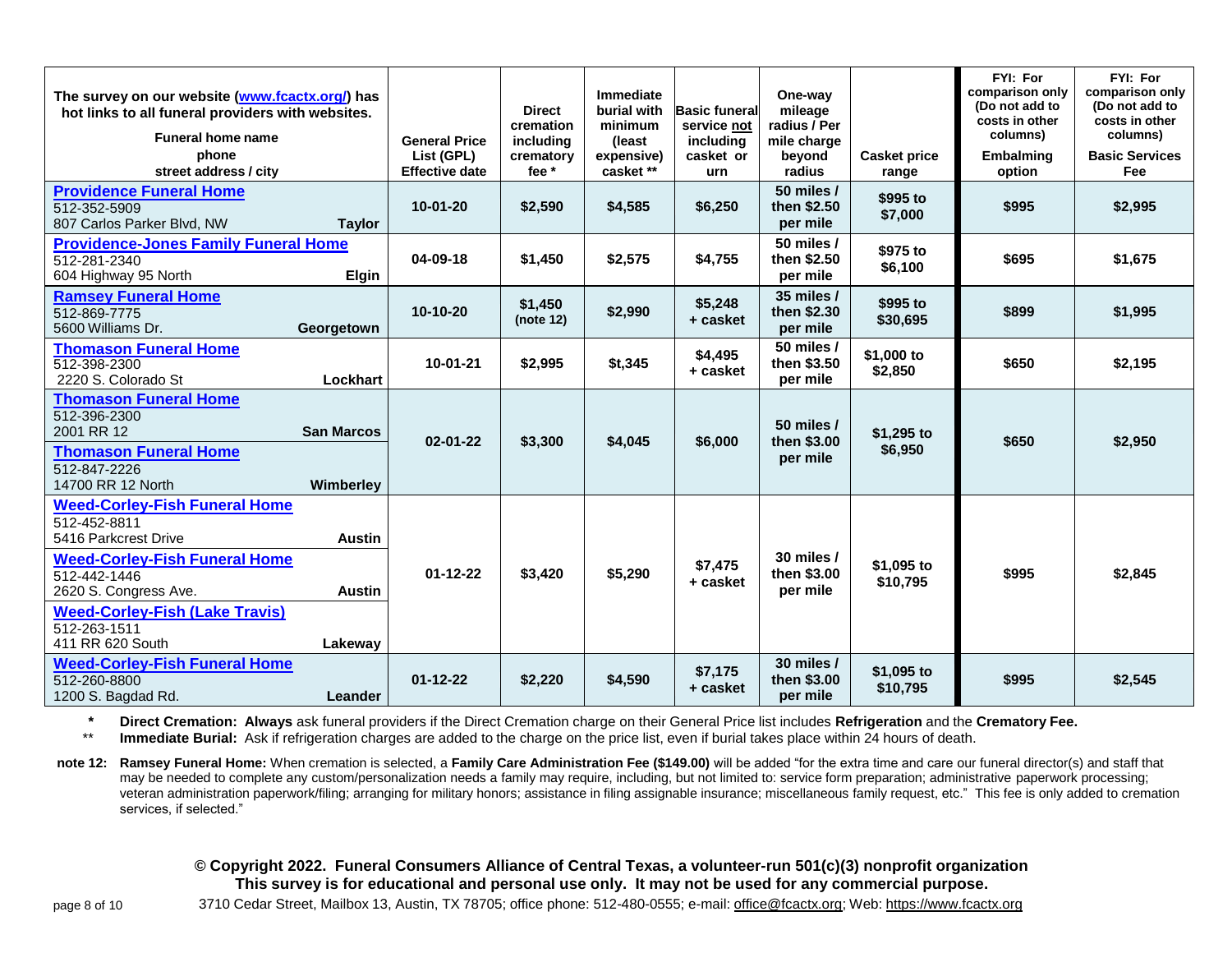# **Cost-saving suggestions for consumers**

**Comparing prices and knowing your rights.** The Federal Trade Commission requires funeral providers to give price information over the telephone **and** to give a copy of their General Price List (GPL) to anyone requesting it **in person**. Typically, the Casket Price List (CPL) and the Outer Burial Container (OBC) Price List are attached to the GPL. If not, ask for them. The CPL must be shown to you **before** discussing casket prices.

When offered a **package**, it is important to examine it closely because not all packages provide discounts. Consider, too, that packages often include goods and/or services you don't want, but you will have to pay for them if you choose the package.

**Most funeral homes will modify their prices to get your business if they know you are willing to go elsewhere for goods and services.** Also, they may not charge you for everything they are allowed by law to charge for.

**Reducing final expenses.** Choose direct cremation, immediate burial, or a graveside service, followed by an optional memorial service that can be held almost anywhere people can gather.

Another way to reduce expenses is to compare prices at funeral homes located up to 25 miles from the place where a death has occurred. GPLs indicate how far a funeral provider will travel before charging a mileage fee. Especially with direct cremation, the location of the funeral home is not a significant factor if you plan to have a memorial service later at another location.

#### **Cost considerations when selecting burial**

- If you select Immediate burial, ask if there will be a charge for refrigeration.
- In determining the **total** cost for a burial, families need to include the cost of the burial space/plot, the charge to open and close the grave, a grave liner (not required by law but **may** be required by a cemetery to simplify grounds maintenance), and a grave marker. Prices vary greatly on these items, depending on the location of the burial plot and the materials used for the grave liner and the marker.
- At smaller, rural, or natural-burial cemeteries, families that wish to do so may often arrange to open and close the grave themselves.

**Home funerals.** Families who would like to handle some or all of the arrangements themselves can realize even greater savings with a **home** or **family-led funeral,** which, in Texas, does not require the services of a funeral director. With the proper authorizations, you may transport the

deceased to the cemetery or to a crematory that will deal directly with the public. To slow decomposition per state requirements (see **Slowing decomposition** below), the family may use dry ice.

If you prefer to have a funeral director perform some tasks – such as completing paperwork and obtaining the death certificate – some funeral directors in the Austin area will do this for a fee.

For more information about home funerals in Texas, go to [www.homefuneralalliance.org/.](http://www.homefuneralalliance.org/)

**Slowing decomposition.** After 24 hours from the time of death, the law requires that a body must (1) be kept between 34 and 40 degrees (using dry ice or refrigeration); or (2) be kept in an odor-proof and leak-proof container; or (3) be embalmed.

*Embalming* is not required by law. Embalming has no public health benefits that have been recognized by any public health authority. At best, it only slows the natural decomposition process.

Even though embalming is not required by law, most funeral directors will not allow a public viewing of a body that has not been embalmed. As shown on the survey price chart, embalming is also a profitable practice.

*Refrigeration*, a more affordable, non-invasive alternative to embalming, is used mostly for direct cremations and immediate burials. Refrigeration is used to reduce or control decomposition while awaiting final disposition. Some funeral homes include refrigeration in their Direct Cremation charge – at least for the first 48 hours – but you should **ask if and when refrigeration charges are added to the costs shown on the GPL for direct cremation,** and also for **immediate burial.**

**Caskets and urns.** Comparing funeral home prices for caskets and urns to prices for similar items available from other sources (such as online casket and urn companies as well as [www.walmart.com,](http://www.walmart.com/) [www.costco.com,](http://www.costco.com/) and [www.amazon.com\)](http://www.amazon.com/), can save you money and/or give you the figures you need to **negotiate a lower price at the funeral home**. Keep in mind that funeral providers cannot charge you for having a casket delivered to their location.

Families considering a 20-ga. or an 18-ga. casket should be aware that metal caskets with rubber gaskets (sealers) will cost more and affect only **how** the body inside decomposes.

"Cremation caskets" are often among the lowest-cost caskets offered at many funeral homes and are **suitable for burial** as well as cremation.

**© Copyright 2022. Funeral Consumers Alliance of Central Texas, a volunteer-run 501(c)(3) nonprofit organization This survey is for educational and personal use only. It may not be used for any commercial purpose.**